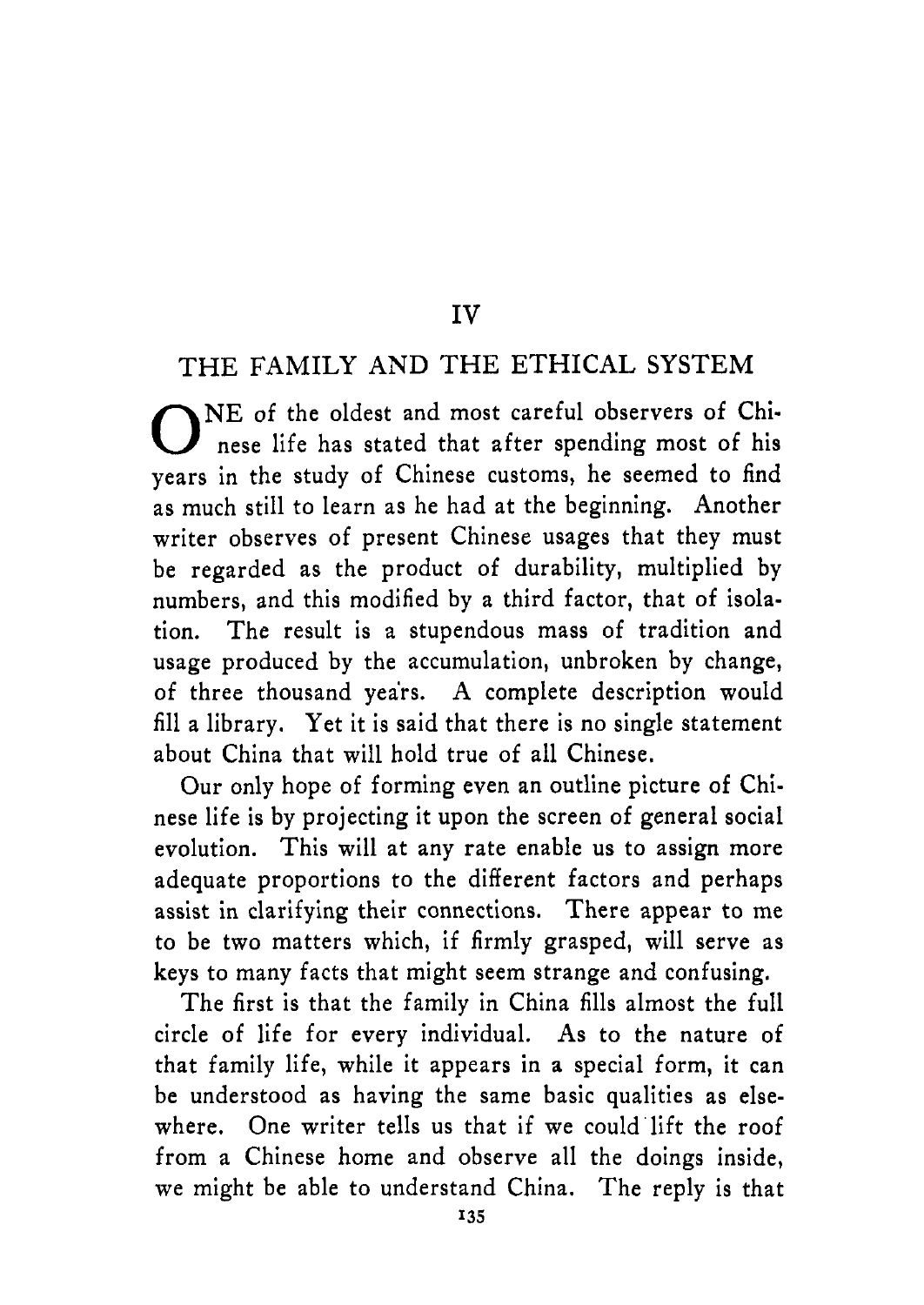what we would find taking place is essentially the same as what takes place in every other home on the face of the earth, and through all time since settled habitation had its beginning. Here are matters that are really unchanging, east or west, the same elemental facts of existence, of parenthood and childhood, of birth and marriage and death, of love and joy and sorrow. The Neanderthal man probably had the kind of toothache with which we are familiar. Home is everywhere the place where life is lived, and while it changes in appearance, it changes very slightly in nature.

If, therefore, home life is largely inclusive of everything that constitutes individual life, the resultant society will come only slightly within the category of change. How much difference could we expect to find between the patriarchal household of Greece, the manorial household of western Europe, and the Virginia plantation household of the old type? Have not the cottages of the peasants witnessed the same kind of living from the beginning to the end of European history?

It is in the connections outside the family group that change takes place, in the combinations for fighting or for work. It has to be remembered that history, which is the record of changes, covers but a moment in the life of mankind, and it is almost exclusively concerned with matters distinctly public in character. Private life is the vast, unrecorded, anonymous, unchanging basis of these little surface stirrings known as historical events. When, therefore, it is understood that public relationships and affairs have been for the Chinese relatively insignificant, we are able to comprehend why the Chinese change so little. They do not change because they are principally engaged in living, and living does not change.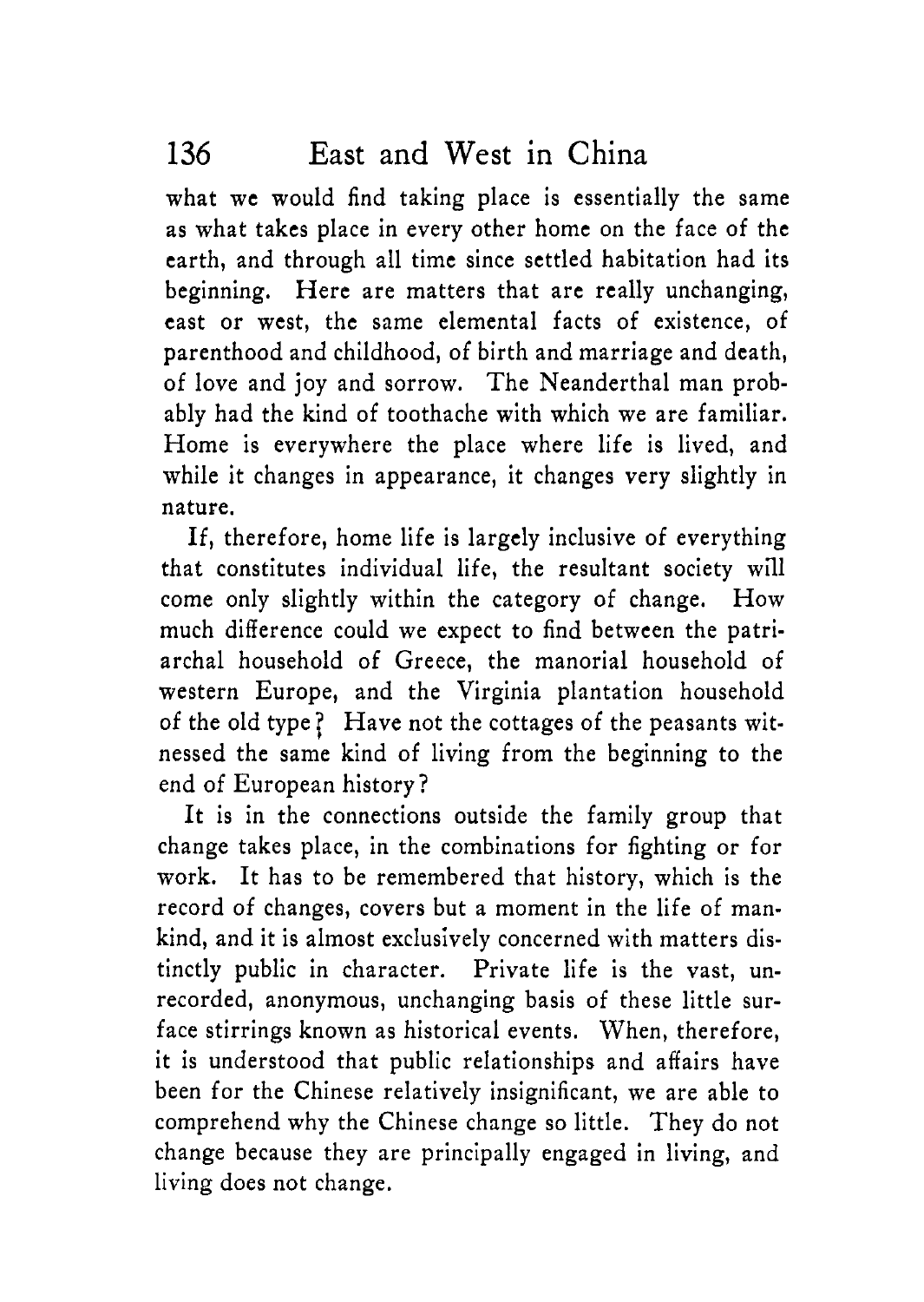The second key which may permit us an entrance into the Chinese scheme of things is the nature of custom. Here again we are concerned with nothing that is different in kind from what we already know, There is merely more of it. It is easier for us to perceive a body of custom practiced by another people than by ourselves. No man fully appreciates how much of his action is automatic, how completely he is an organization of habits carefully constructed from his earliest days. He simply uses his habits and never thinks about them. Custom is community of habit, a social automatism which guides human conduct from underneath, but itself seldom emerges to view. Custom is always taken for granted. It is easier to recognize it in the more superficial aspect of convention. Even in convention one can note a concentration of social power, an effective determination of the ways in which people deal with each other. Mode of dress, form of meeting, manner of eating-all these lesser matters are so fully arranged and strictly regulated, that he who chooses to be unconventional quickly finds himself an outcast.

But custom is far more fundamental than convention. It provides us with attitudes of thought and modes of conduct, determines for us right and wrong, and generates for us the prejudices which we spend our existence in exercising. Custom, like habit, resists all change, and it seeks the destruction of any one who effects an exposure or attempts a criticism. The fate of reformers is well known. If we believe that the fundamental attitudes and forms of conduct of the American people have altered in pace with mechanical invention or public association, we deceive ourselves. Our rate of change seems greater than that of China, but a cycle of Cathay is very much the same as a cycle of customcontrolled existence anywhere else.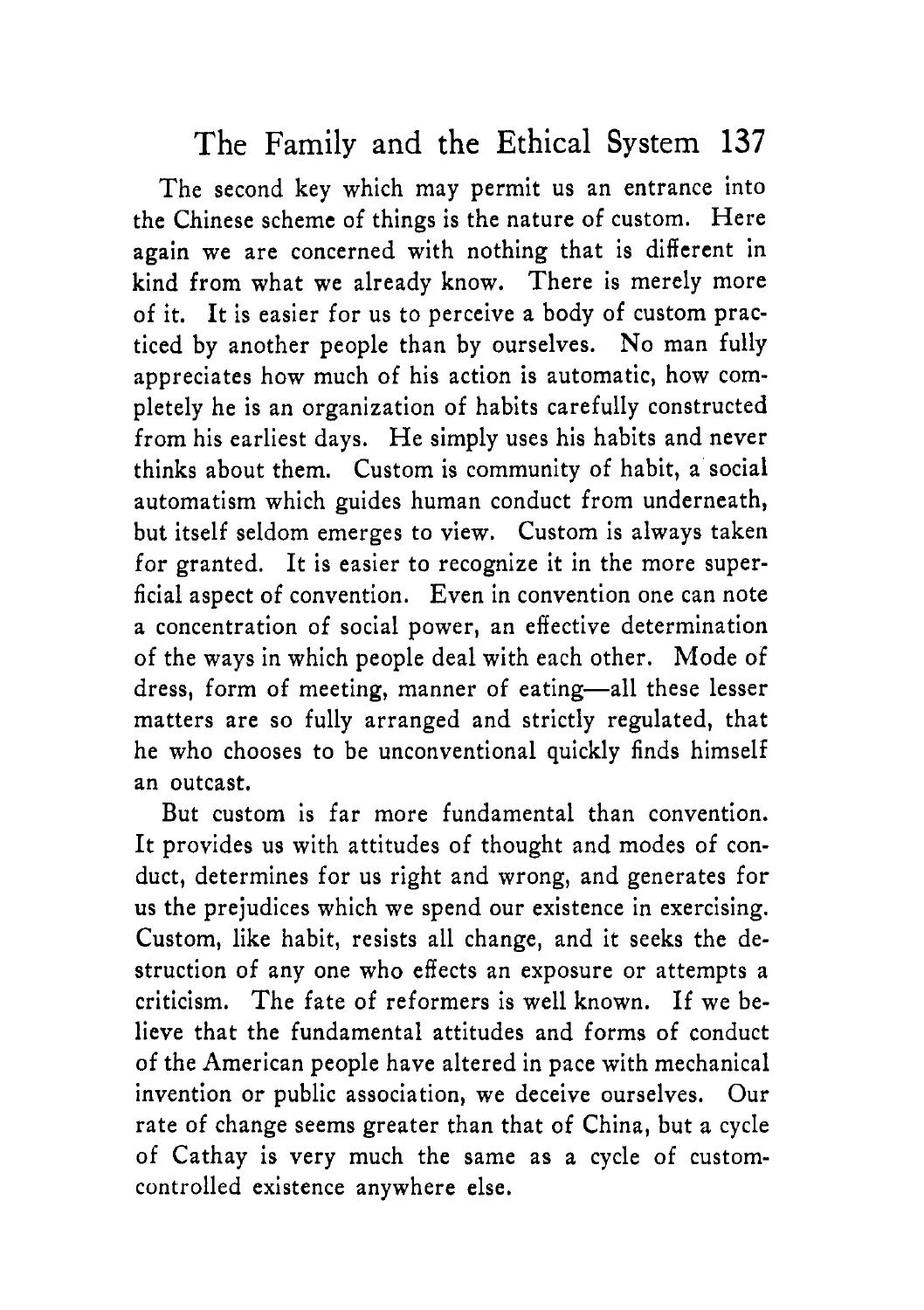In order to locate the Chinese system of social organization on the level which served for the building of Chinese civilization, let us survey briefly the steps by which the human community has moved to the stage that we occupy. First of all, it is a mistake to assume with Aristotle that man is by nature a political animal. There is good reason to assume a closer kinship between man and the solitary, carnivorous animals living in isolated, monogamous families than with the gregarious, promiscuous herd. Human beings are isolative and exclusive whenever this quality has opportunity to express itself. Social relationships have always been precarious, tentative, and conditional. Every public has found it necessary to protect the private.

Two examples are known of an apparent entire lack of social organization-those of the Veddahs of Ceylon and the Yahgans of Tierra del Fuego. These are cases of natural family groups living in isolation in natural families of parents and children, with habitations fixed or semi-nomadic. The family life is quite similar to that of a modern individualized state, in the character of its domestic organization. There is affection for children and equality between man and wife. The women do the homework while the men secure food by hunting.

From the level just indicated, aggregation, and with it social organization, made its beginning. Expansion took place by an enlargement of the family group. For most of the stages of human evolution society has meant kinship. The expanded group fell into two forms, the clan by motherright and the clan by father-right. In the first, descent is recognized through the mother and the children belong to the mother clan, while the converse holds in the second. Both types were in the main ruled by the principles of exogamy, which prohibited marriage within the group of close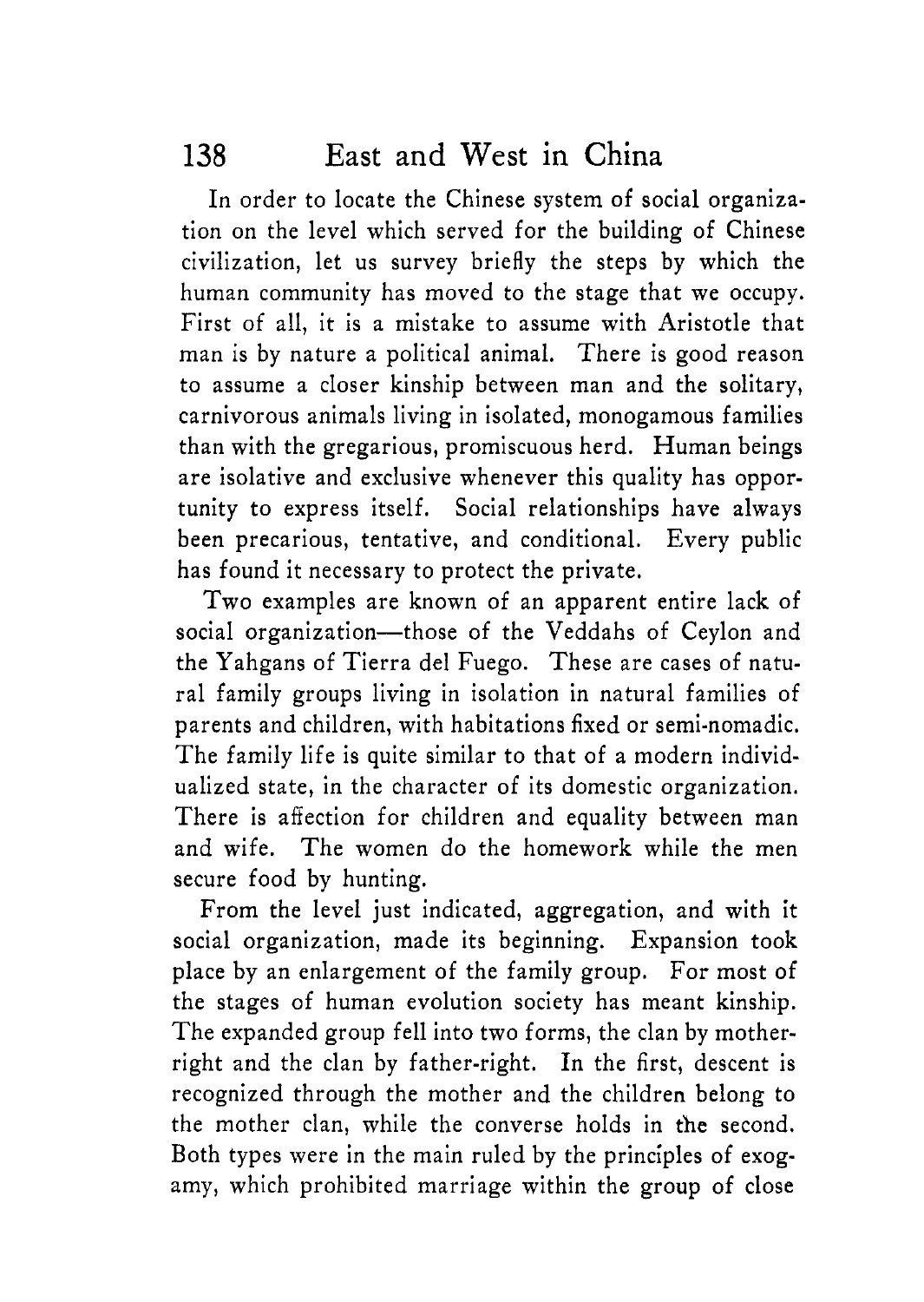kin, and usually provided that intermarriage should take place between connected or related clans. With motherright is associated totemism and the loose combination of clans known as the tribe.

It will be readily seen that with the husband and father having no settled or integral place within the clan that possessed the family, an arrangement of this kind would prove a weakness when cooperation between clans became necessary. For this reason mother-right was replaced by fatherright. An exception to this may be found in the combination of American Indian tribes such as the league of the Iroquois, which involved, however, a semi-political principle.

A clan based on father-right was a compact defensive and cooperative unit. The problem of intermarriage was solved by the incorporation of woman into the husband's group. In this way the larger aggregation felt itself joined by the blood tie, with the simple relations of elders and children, husbands and wives, brothers and sisters. The consciousness of descent, instead of being so dispersed that only by a semi-magical relation to some animal form could it be maintained, as in totemism, becomes associated with the male ancestors in continuing line, back to the first supreme ancestor who is regarded as god and father of all. Ancestral spirits are not only revered parents and their progenitors, but sponsors and protectors of the group in all that it does. Traditions are the behests of the ancestors and present themselves with the same force as parental commands. Ancestor worship and filial piety are everywhere and inevitably associated with the father-clan. Conditions under which the advantages of father-right are continuously needed produce the patriarchal family in which the characteristics are accentuated into fixed and durable forms. This type is the basis of the development of European society as well as that of Asia.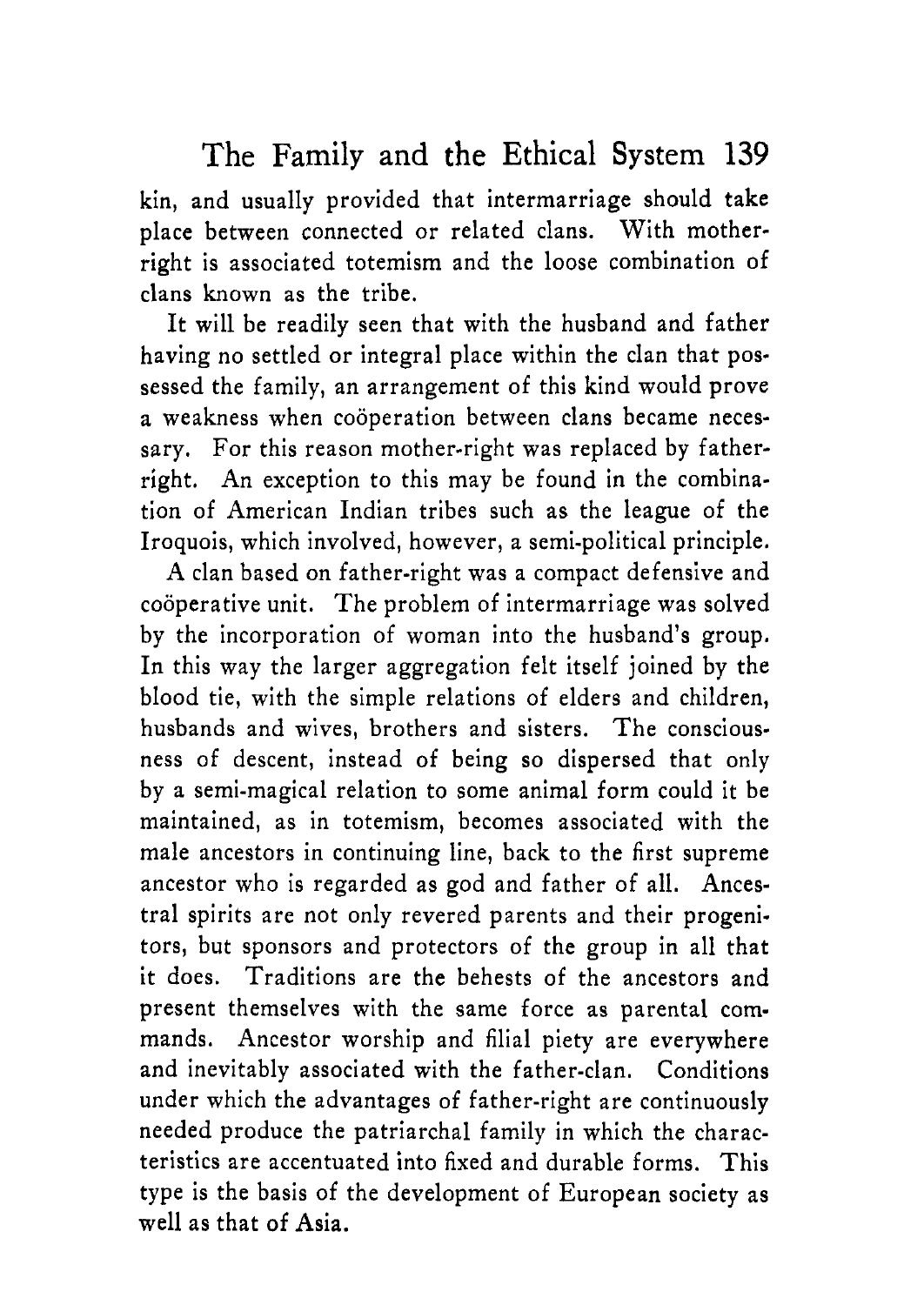The kinds of aggregation described have in many cases perfected themselves without definite territorial location. The solidity of the nomadic patriarchal shepherd clans is well known. So long as the hunting ground or pasture is free of aggression, the group shifts habitation according to convenience. But with the beginning of agriculture and the sedentary mode of living, a new factor enters. This is the organization of land holding and cultivation in a manner to accommodate diverse family units. The village may be composed of a single family, but in course of time it usually includes a number of cooperating and intermarrying kinship groups. The solution of the problem appears in several directions. If the kinship bond is sufficiently close the village is communistic with respect to all holdings. If several families are involved, there is division for support and cultivation, but with reservation of certain portions for common use as for pasturage and fuel. **A** still further separation into separate family units involves the bringing of all land holdings under private ownership. The unity of the whole group is, under these circumstances, maintained by the needs of defense and cooperation for welfare, with difficulties that may arise being met by custom regulation. **A** community may use the kinship principle but avert the consequences of its exclusiveness by the development of an adequate ethical system.

The casual visitor to China is often misled by seeing only certain large centers of population. These are really special developments due to location advantageous to commerce. The Chinese people live in villages, which throughout the whole territory run into the hundreds of thousands. Each of these is, for the most part, self-supporting and independent, so far as the necessities of life are concerned. They are agricultural, with such specialization in crafts-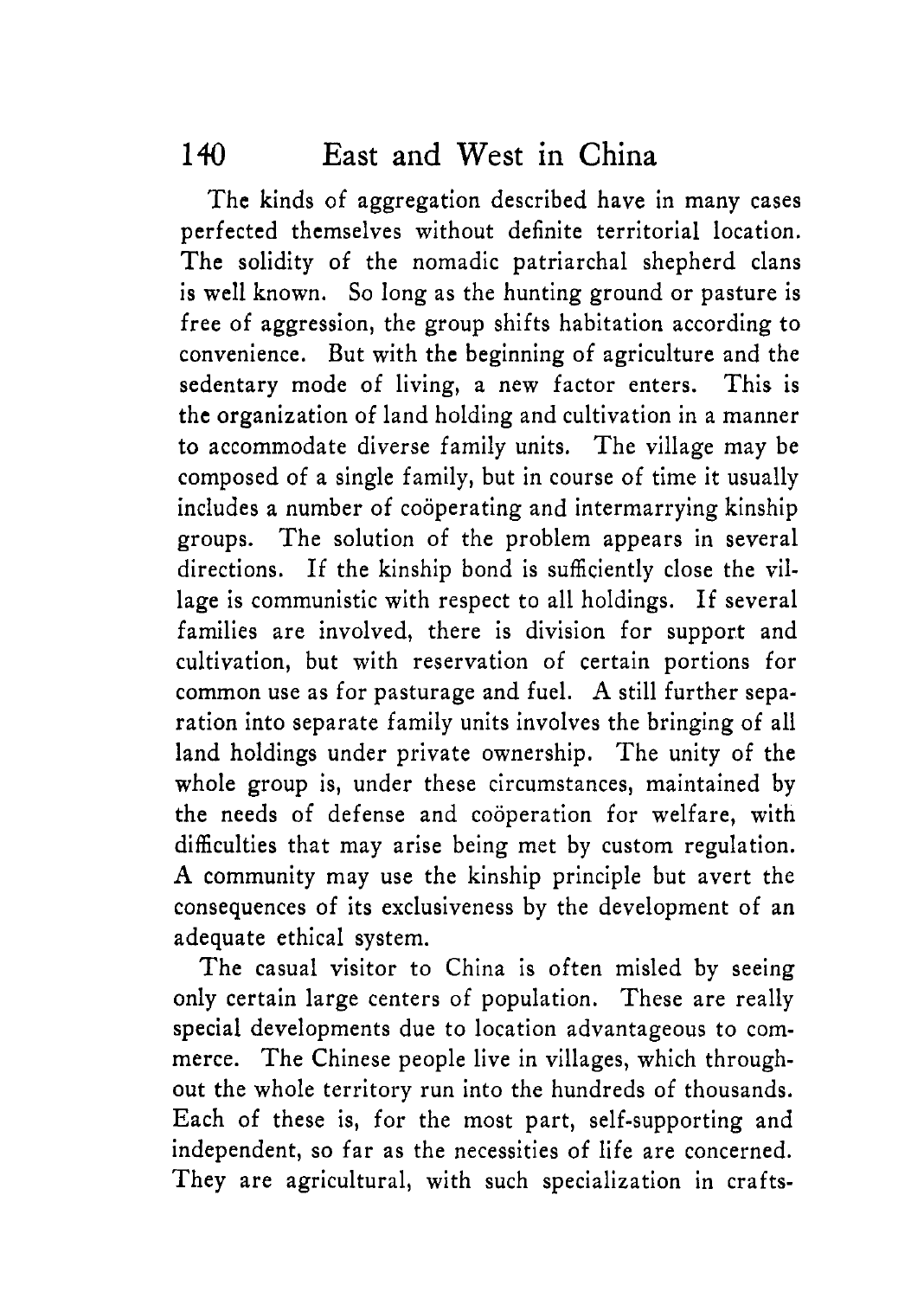manship as may be required for local needs. They may be occupied exclusively by a single large family, or as is usually the case, by several. The property seems to be held under private ownership without other communism than is found always within each family. The heads of the various families are the village elders who are jointly responsible for the conduct of its constituent members. Within each family we find ancestor worship as in all father-right clans, and emphasis upon the principle of filial piety or parental veneration.

Relations between families have been adjusted by agelong experiment, the results of which are fixed in the body of custom and in the ethical system. In general, the Chinese provide a complete exemplification of father-right groups, associated in the village community, with all relationships so completely defined that every cause of disruption has its almost unfailing remedy.

The type of social organization described, while secure within its own economy, is not free from external disturbance. It can be overcome and held by any band of marauders. Village life even when economically self-sufficient, has to find working connections outside for defensive purposes, or it has to adjust itself to an overlordship imposed by conquest. These difficulties bring **us** to the next large development in social organization, that which may be called political. It concerns the manner in which authority is asserted and exercised by some dominant group usually after conquest. The method adopted almost universally by conquering despots has been to delegate control to their comites or followers who are deputed to represent the central authority. These satraps as agents of despotic rule naturally develop power that is semi-independent of the central government. If the land itself is given into their possession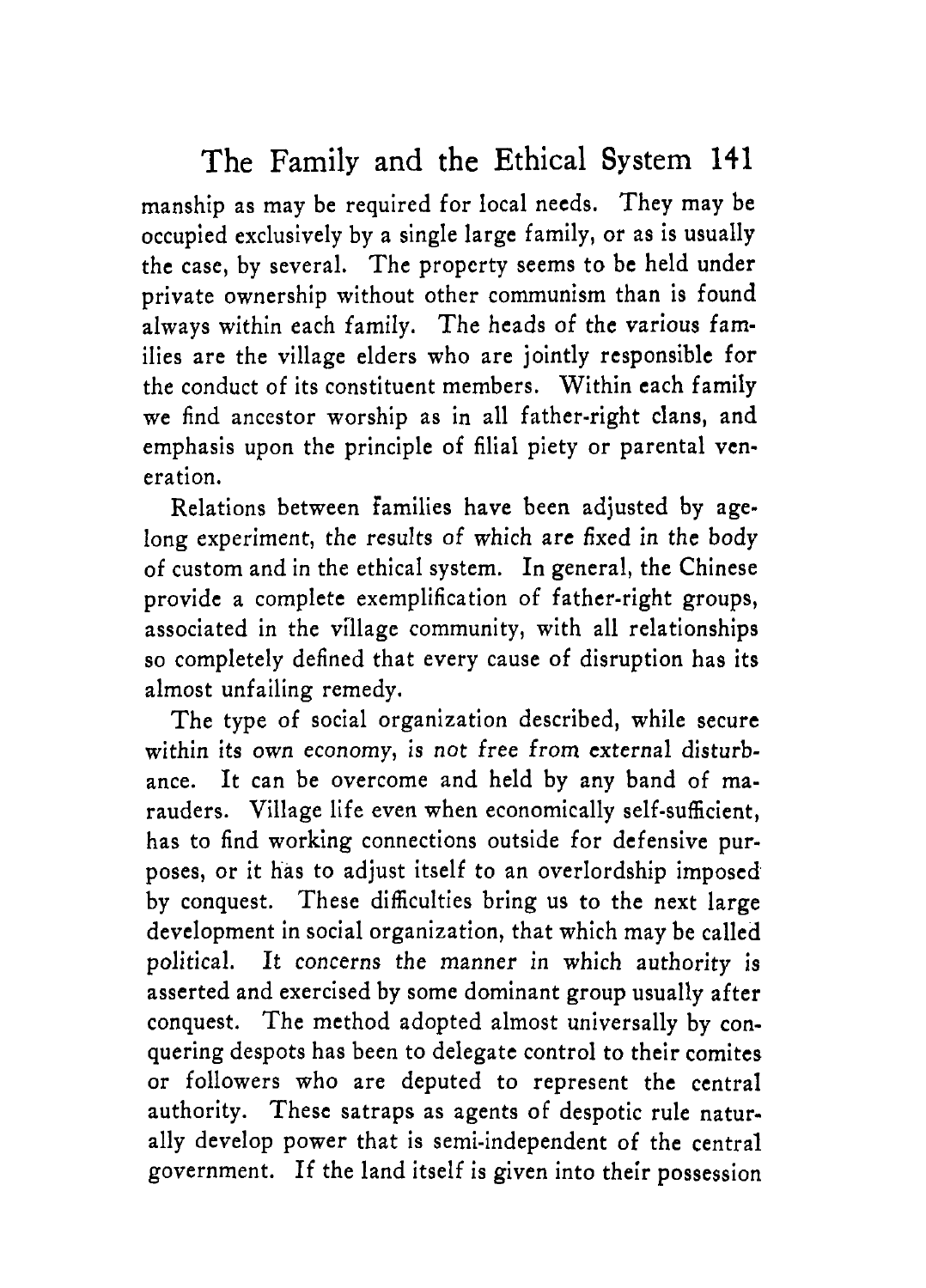and exploitation ensues, the result is the feudalism that is familiar in our own social history. Sooner or later the nobles contest the field of authority with the monarch.

On the other hand a method may be adopted by which the central despot safeguards his own authority, and deputed rule is kept continuously dependent upon the favor of the monarch. For this it is necessary to keep the official from securing any foothold of his own in the territory under his control. It was a system of this type that became established in China.

While every form of government involves an element of compulsion, there is no form which does not seek to transmute force into authority. **As** Bryce says, sovereignty *de facto* changes itself as quickly as possible into sovereignty *de jure.* Rule by terrorism is costly and precarious. Rule by right means acceptance by the subject. Examples may be found close at hand. The South American dictator finds himself in control as the result of successful revolution. He proceeds at once to clothe himself in the habiliments and trappings of constituted authority. The election by which he is duly raised to the presidency is a very one-sided affair, in which members of the opposing party are kept away from the ballot boxes by fear of violence. But an election has been held, constitutional form observed, and the claim to rightful authority established. No matter how artificial the constitution may be, it is always a means by which conformity with usage is effected and acceptance secured.

The method of ancient despots was to adopt that equivalent of modern constitutions which was suitable to the time and conditions. This was some form of religion. The will of heaven, which was for most societies the will of a vast aggregate of ancestral spirits, was invoked by rulers as the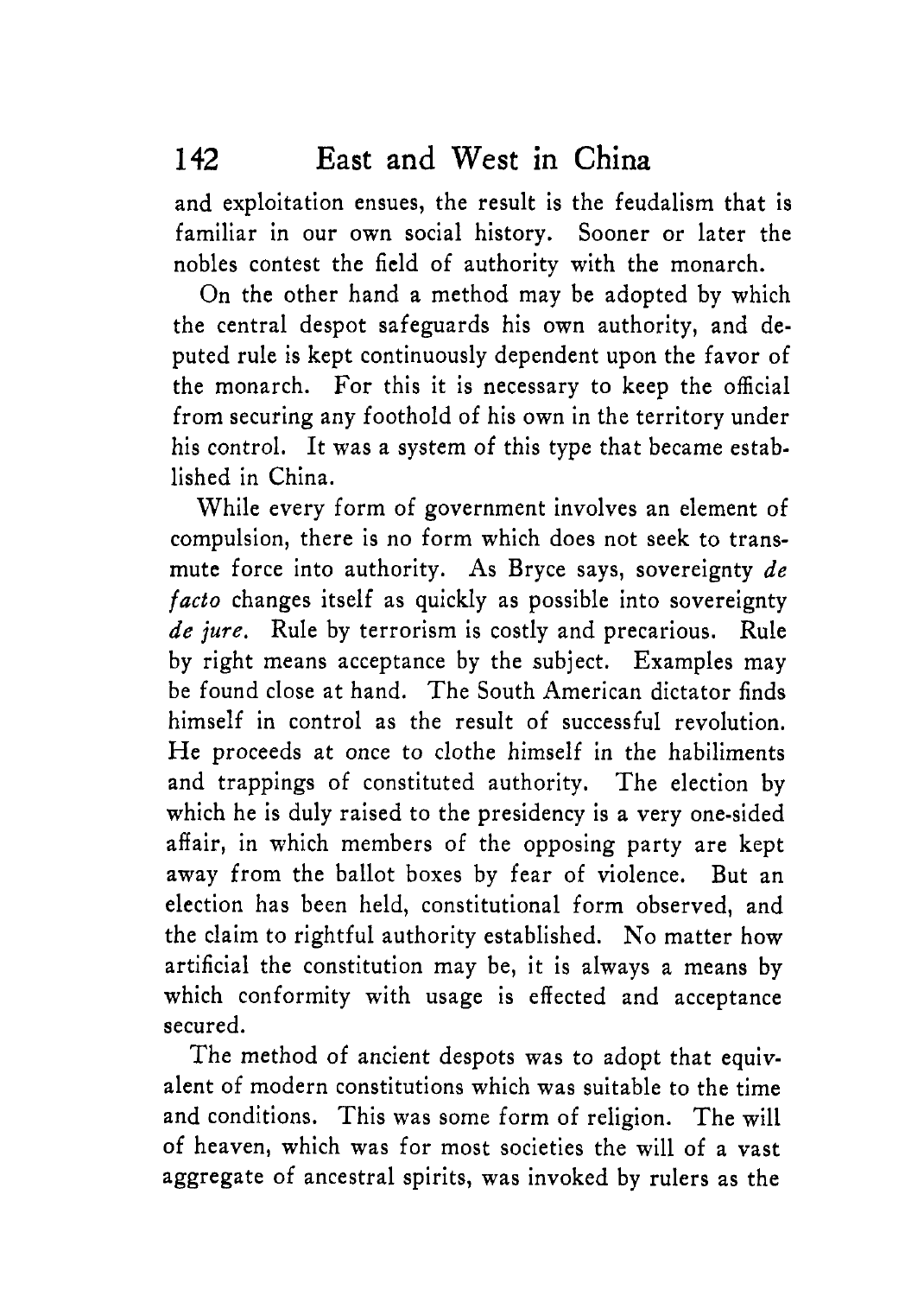most potent of all sanctions. **A** massacre might be persuasive but was never so impressive as a drought or earthquake. The will of heaven was in reality the accumulated social will of the people as expressed in tradition. The ruler who could place himself in line with these supernatural sanctions became enormously authoritative. Priestly functions were therefore assumed, or else the despot himself came to be regarded as divine. In China the emperor was Son of Heaven, and mediator between heaven and all the people. He was to blame for any natural disaster and a protracted drought or serious flood might create doubt as to his future acceptability to the divine powers. His position depended upon favorable conditions winning in the long run.

Even in the priestly function of the Chinese emperor can be seen an expansion of that responsibility which inheres in the headship of the family. Chinese culture dominated all rulers by the emphasis it was able to give the patriarchal principle, even when carried into national affairs. This larger interpretation was the work of the sages. Confucius never tired of insisting that there could be order in the state only through order in the household, which was in turn produced by self-rule according to the dictates of propriety. The Analects is a series of discourses on the duties of princes, and the works of Mencius are comprehensive treatises on political philosophy. It is just here that we must catch the distinguishing genius of the Chinese state. It was a state by expansion of ethical principle. The method of successful rule is, first and last, to be virtuous and upright. Government in the West never moves far from the circle of authority; in China it is regarded as impotent when found outside the circle of virtuous conduct. We are told over and over again that the benevolent and upright ruler needs no armies to secure obedience from the people. He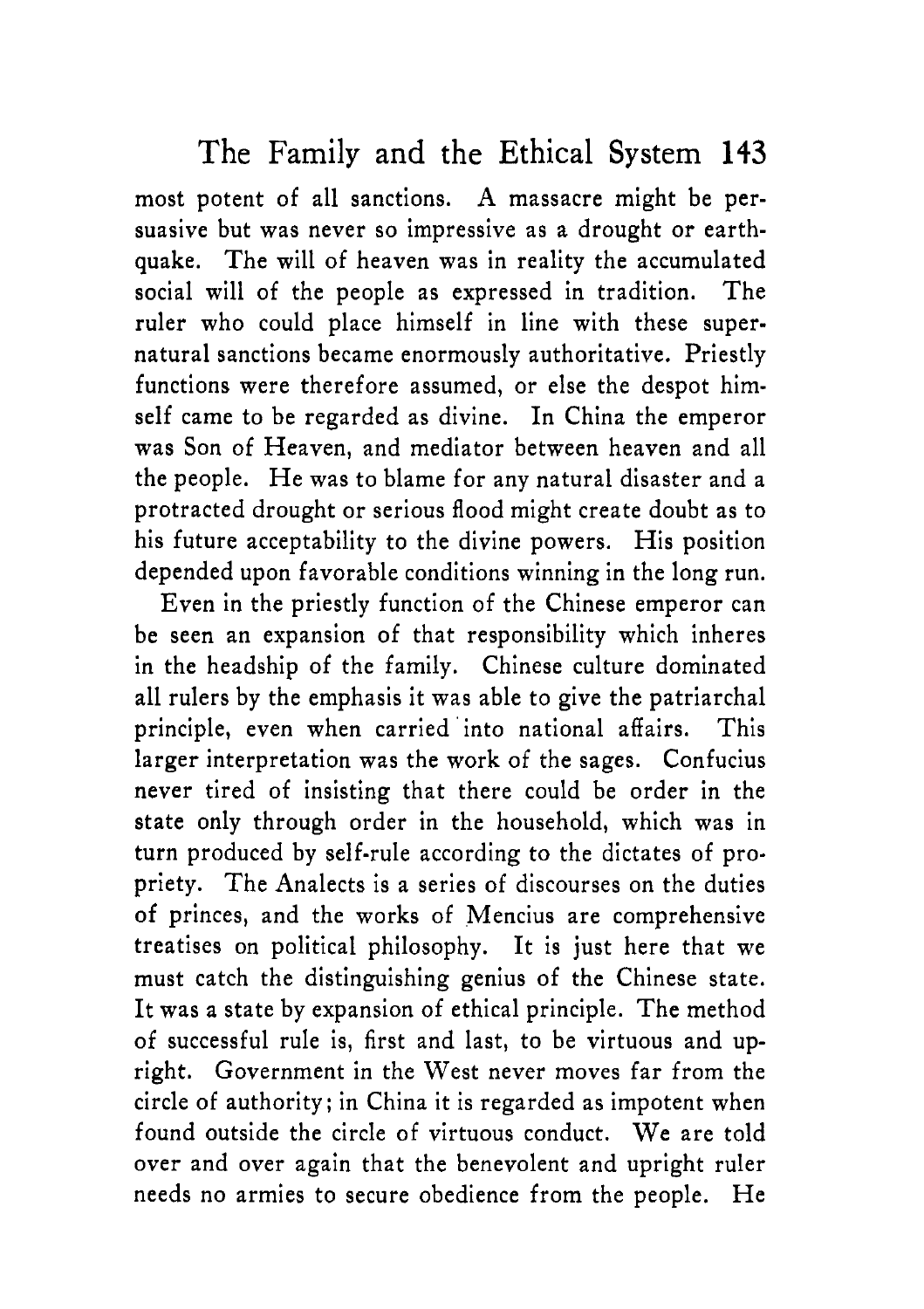overcomes merely by being, by displaying an irresistible virtue. Mencius stands at the opposite pole from Machiavelli, but it may be that he bespeaks a profounder reality.

It was in the forms of the ethical state that the Chinese rested in their political development. Within its framework they perfected their civilization. The additional story of the structure built in the West is largely unknown to them. This is the society of citizenship, of independent personality, of conscious rights, privileges and responsibilities. For a self-governing and self-directing society, a constitution is the ladder by which ethical control climbs into the formal rule of the law. The individual stands by himself in his responsibility for conduct, with formally defined relations to the body politic. In other words life with us is predominantly public, in contrast with that of China which is almost exclusively private. The distinction needs continuous emphasis since judgment of persons, events and actions must take into account the difference in point of view and the difference in motivation. We regard the Chinese as guilty of a pervasive dishonesty, whereas our standards have been evolved strictly in relation to the requirements of our types of association. If these types are unknown in China it is foolish to expect to find identical standards. The Chinese are likely to regard our private life as loose and even vicious, whereas the center of gravity of our society lies in the field of public relationships.

It is not to be supposed from the foregoing that the Chinese have no connections outside the family circle. There is no country in which associations can spring up more easily. Some of these serve a merely temporary purpose but others are of solid and permanent construction. Guild organization is universal among all types of craft workers. The point of distinction is that all these groupings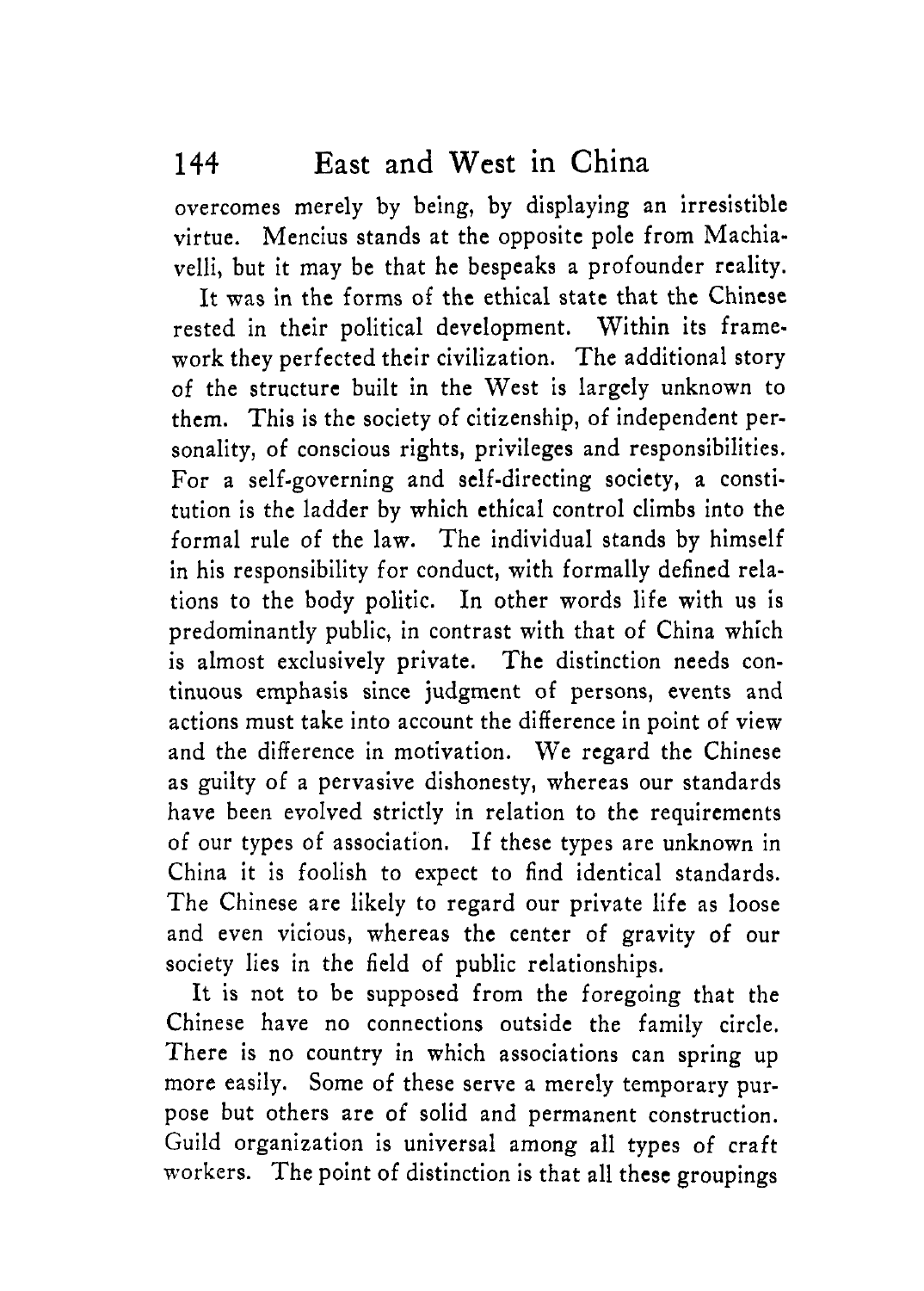represent an expansion of the family conception into the region of occupational or other interests. **A** guild serves the same purpose for a group of workers as the family for its members. It is a coöperative or mutual aid association. It drives non-members to the wall, and will float a member through a period of difficulty. It eliminates almost completely the element of competition from Chinese commercial transactions. Products are standardized and prices are fixed, and the member who violates the regulations incurs heavy penalties. It is an occupational brotherhood. In furtherance of this type of solidarity it uses the religious motive, has its patron saint, its altar, and its ceremonial of worship. Moreover it maintains order within its own field and settles disputes among its members. The rights and responsibilities of members are fixed by custom, and the weight of the organization secures unfailing conformity.

The same motive that holds a family united-the fear of being left alone without support-passes over to all Chinese associations. Every Chinese has some arrangement by which in time of difficulty, somebody will come to his aid. This appears to be the reason for the secret societies that have at various times and in varying degrees, honeycombed the country. One of the most familiar sights in any city is the provincial club, often with palatial quarters, which combines persons deriving from the same province into a society of mutual aid. If patriotism can be said to exist, it has to be thought of as provincial rather than national, but even so the provincial club is merely another application of the brotherhood principle. It is useful for maintaining communication with the home province and for transmitting news of home affairs. The club transmits the bodies of dead members to their homes for interment,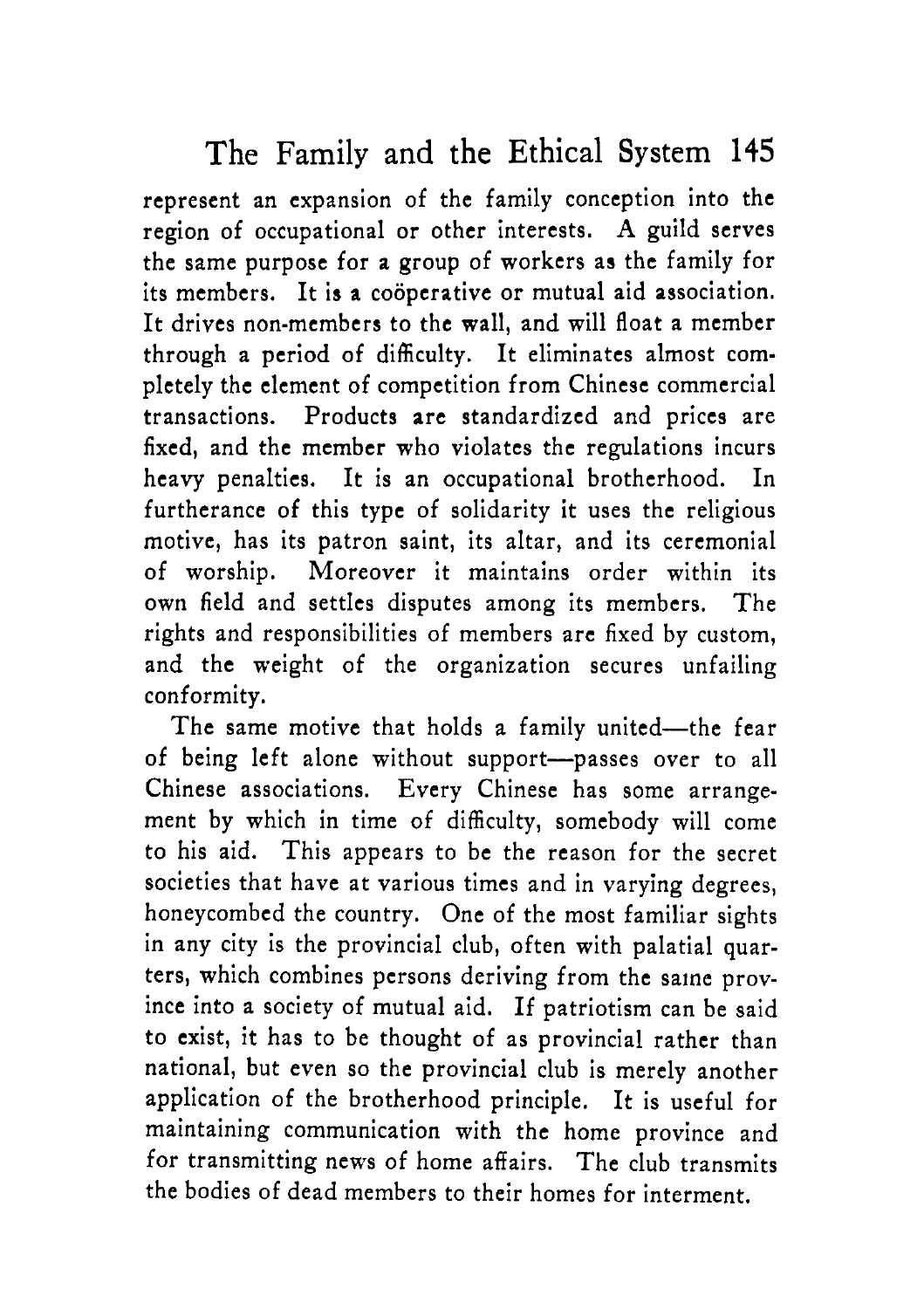One finds again in every city that neighborhoods are organized to meet certain general needs. **As** municipal service is for the most part unknown, each neighborhood has to take care of itself. One important function is to maintain a fire company with its equipment. This is little more than a set of pails to be passed from hand to hand, or else a pump operated by hand like those used in this country a hundred years ago. But the neighborhood house and organization accomplish much more. There is a wellestablished practice in the giving of relief, and in almost every house at the present time a school will be found in operation. All of these associations are custom ruled, quite without official status or political function, and are a further exemplification of the fact that China survives by the principle of mutual aid.

In the matter of restrictions upon conduct, the Chinese is of course carefully hedged by custom. But custom embodied in habit is not felt to be a limitation of freedom. It merely seems to be conduct that is right and proper. He is comparatively free from legal regulation and enjoys liberty in many more directions than does a Westerner. He has freedom of speech and assembly, freedom of movement and of trade. These again are felt to be merely natural, because nothing interferes or seems likely to interfere with their exercise. It does not, however, constitute what is known as freedom in the West, which pertains rather to the sense of individuality, of initiative, and of choice. There is no necessary correspondence between the sense of freedom and the measure of actual liberty. Personal choice is with us a continuously narrowing field. Moreover, there is no exercise of volition which does not fall within the larger determination of morality. What people do after throwing off some restriction considered irksome is pretty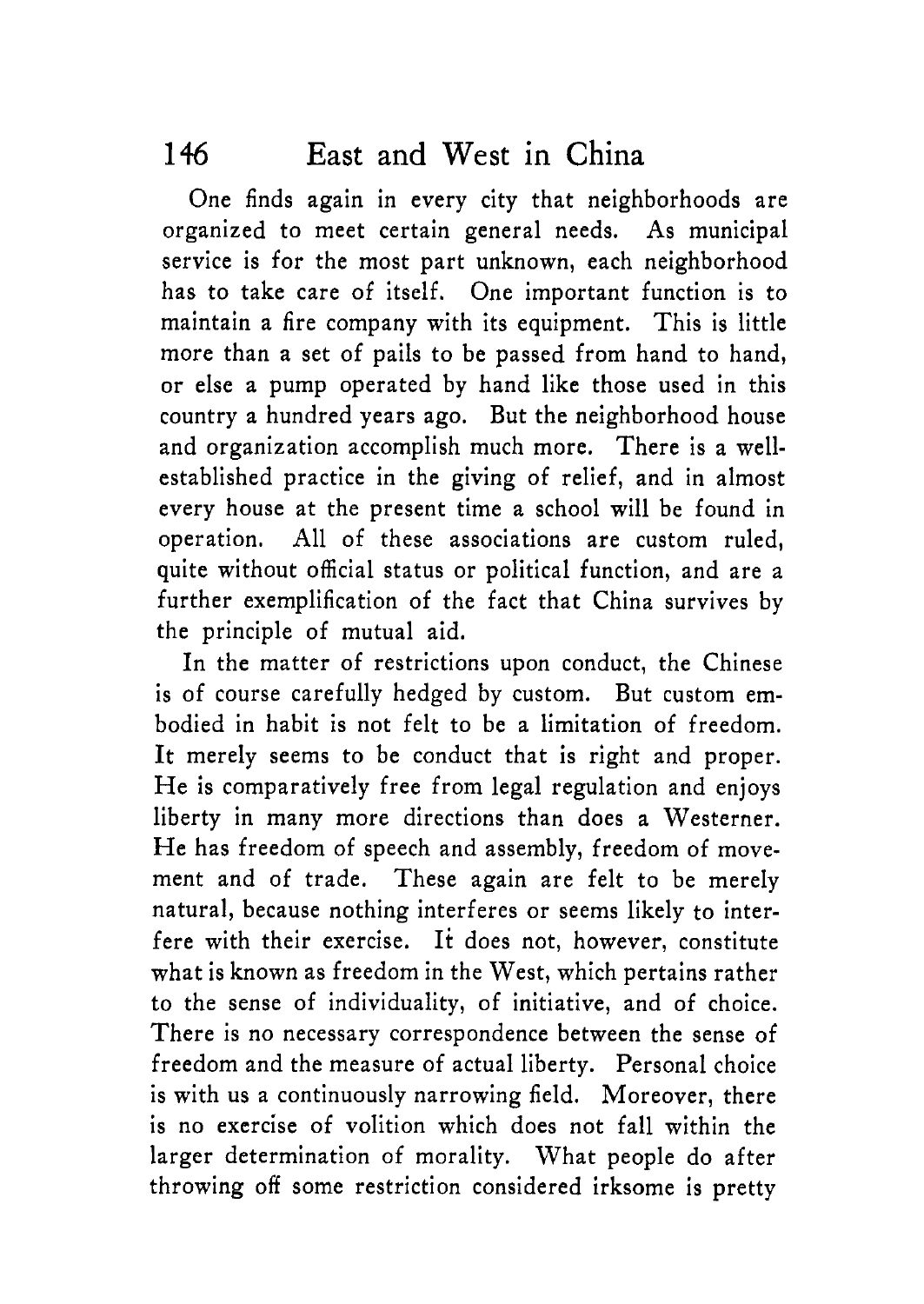much what they were doing before. Conduct in any society proceeds in terms of habit and therefore of custom. Freedom never means the privilege of doing merely what we please, but the privilege of choice under the moral law. In this respect we are in much the same position as the Chinese.

Many observers consider that the mode of village government found in China is an example of the purest democracy. Certainly it is a method of self-government of a very direct kind and without the cumbersome machinery of authority. At the same time it cannot be regarded as democracy in our modern sense of the term for the reason that our conception implies a group of independent personalities acting freely in the exercise of citizenship, whereas village government is a kind of corporate, undifferentiated selfexpression. It cannot be denied that this form of community self-rule is a thing of great importance in the development of political institutions. It is similar to the folkmoot of our ancestors which was the cradle of self-government in the West. We can recall, too, the significance of the town meeting in our early history. It was described by Jefferson, who found it a bar to his enforcement of the embargo, as the most powerful instrument ever devised by the wit of man for the preservation of liberty. If this is true there is in China a great matrix out of which the institutions of self-government may in time develop.

It is difficult for the Westerner to comprehend the quasireligious aspect of the Chinese ethical system. Ancestor worship, for example, classifies itself for us as a rather curious and very heathen kind of religion. We can comprehend filial piety if interpreted as respect for parents. But if we search for the significance of these attitudes instead of attempting to fix depreciatory labels, we discover a complete consistency with the whole spirit of family life.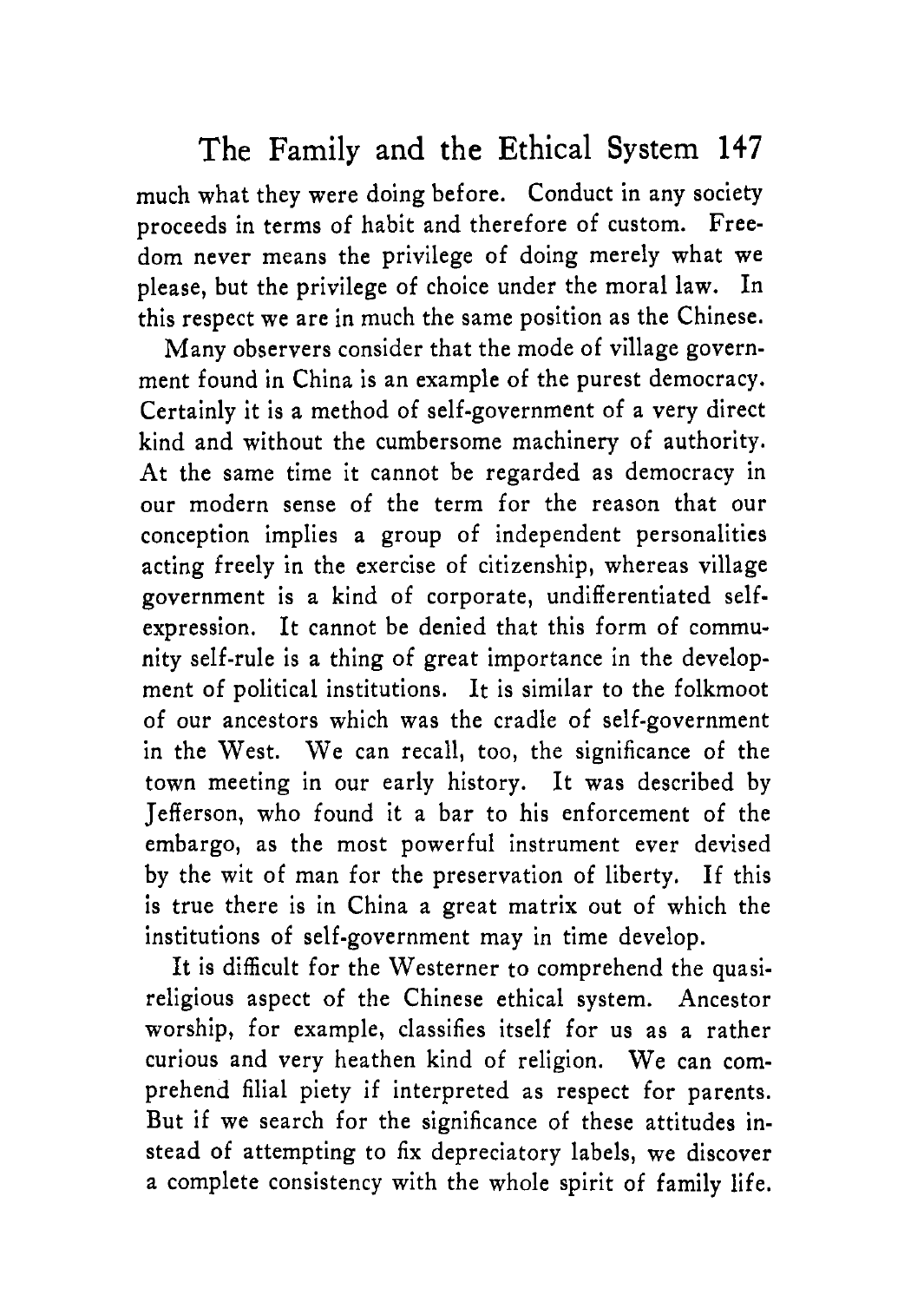It is beside the point to declare what is or is not a form of worship. The reverential attitude may be inclusive of many objects and yet to be in essence the same thing. Western society is continually producing objects of reverential regard. We may say that we worship only God and reverence the saints, but this is merely a definition to accord with an accepted major premise of theology. The attitude is much the same. We may say we reverence the saints and respect our country's great men, but the actual experience is nearly identical. Everyone is familiar with the apotheosis of our major historical figures, and with the resentment we feel when reminded that they had the usual qualities of human beings. We celebrate their birthdays; we build monuments to commemorate their deeds; we hold memorial services; we feel their personalities as pervading and vitalizing the national life. Recall again that we live publicly and the Chinese privately. We do the same thing in our social field that they do in theirs. None of these matters are special or unrelated; both morality and religion are pragmatic. Both arise from and are made to serve the practical arrangements of life.

Where, therefore, existence is conceived as a continuous process through the generations, where an individual is regarded as merely a twig on a great immortal tree, and where the present is merely the projection of the past, how could it be otherwise than that this arbor vita should seem to incarnate the great aggregate of ancestral spirits, and that everyone should regard with pious devotion his immediate parents as the links by which his own existence is sustained? Moreover who is prepared to claim that the Chinese attitude is altogether wrong? If it is natural for us to create gods of community life, how much more natural for them to regard their own ancestors as tutelary deities.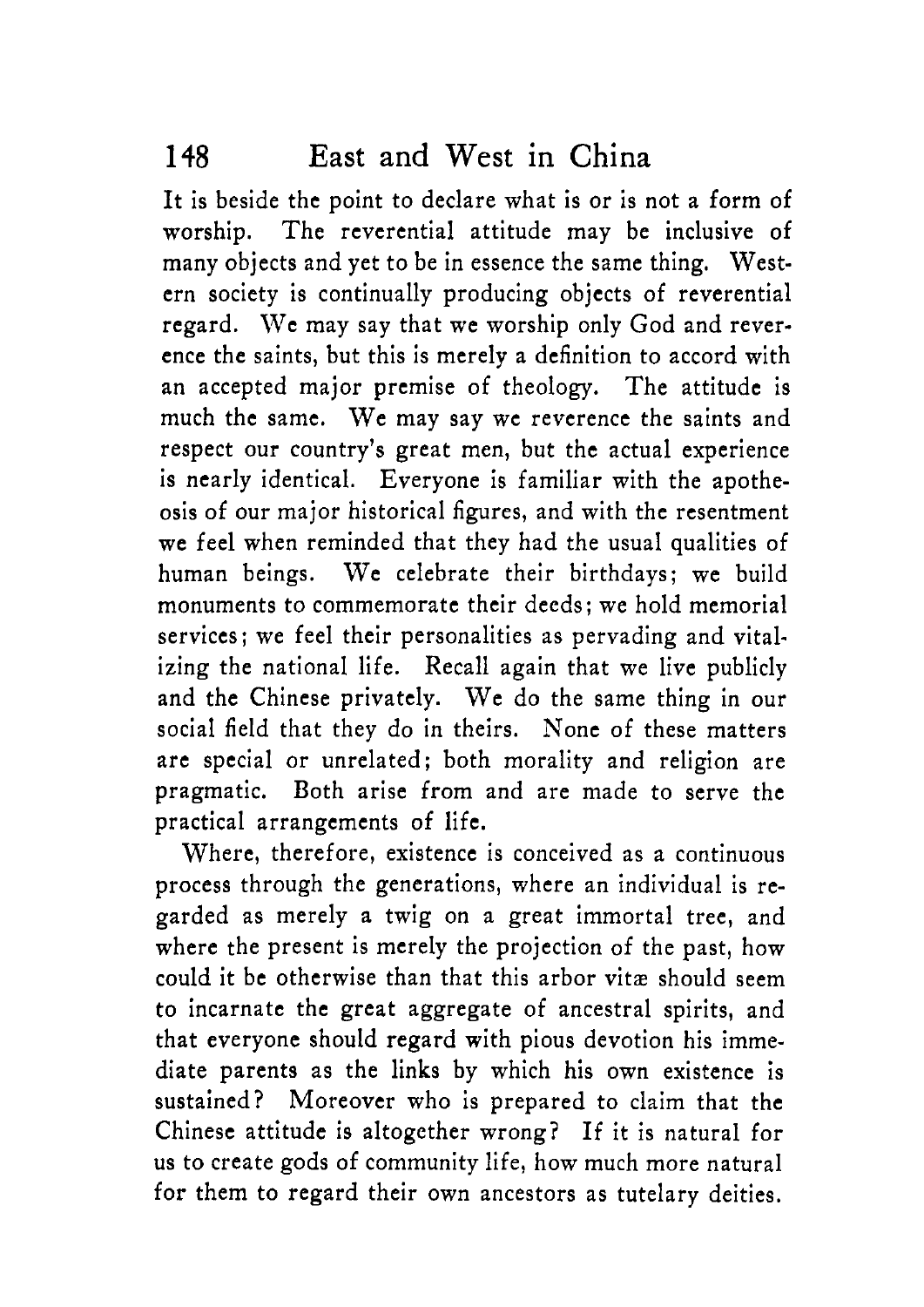The essentials of Chinese ethics are presented in two of their most ancient classics, the Book of Reverence, and the Book of Rites. These two were intended to be taken together. Propriety must be informed and vitalized by reverence. The Taoists were, from the beginning, critics of the tendency of Confucianism which seemed to fix all social behavior in rigid forms. The Chinese have ever been reminded that propriety is in danger of becoming no more than an empty husk. It may be true that a social ritual has at times degenerated into a trite and empty formalism. But it would be a serious mistake to dispose of Chinese propriety as being nothing more than this. No formalism could have provided a framework of social life for so long a span. No empty husk could have survived invasion, revolution, and the repeated up-surge of the social forces in Chinese civilization. Moreover, one is quite conscious in personal contact with the Chinese, that this exquisite ritualism is a genuine and vital thing. One never feels the superficiality of Chinese courtesy as he is very likely to feel with that of Japan or France. One is constantly amazed by the comprehensiveness of this propriety. **A** Chinese seems to be prepared to know how to act in every possible contingency of life. **A** coolie can display the gentleness, dignity, and sincerity of bearing that we associate only with a *grand seigneur.* 

The stress laid upon propriety and the universality of training in the forms of proper conduct, explain the need felt by every Chinese to preserve appearances in every situation, or as it is commonly stated, to "save his face". The fact too that no person stands by himself but always involves at least the members of his own family in *a* collective responsibility, reinforces the necessity of seeming to conform with the requirements of right and proper conduct,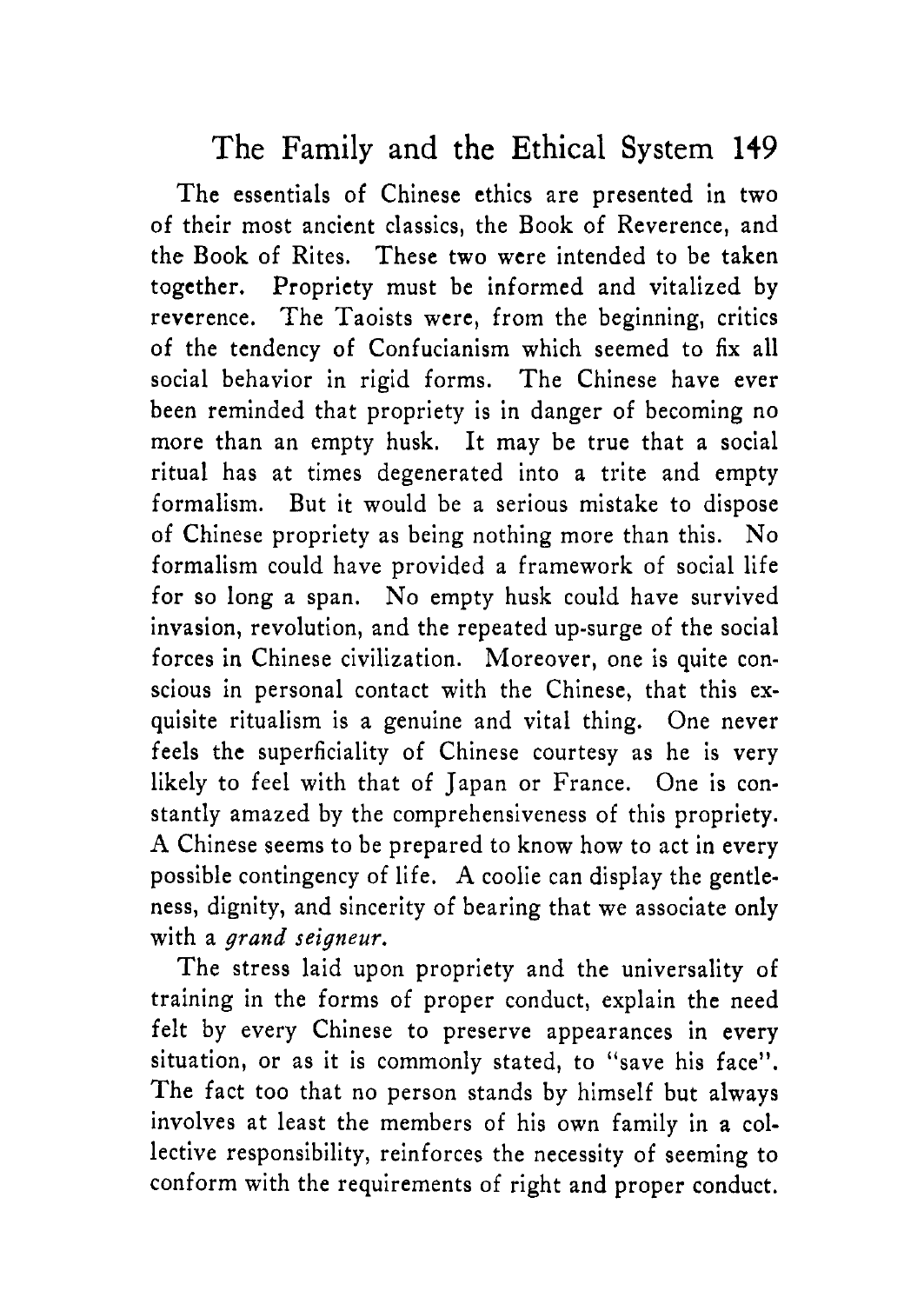Face-saving devices are perhaps more numerous than with us because our community life has more of reality. It is merely because their conventions vary from ours that the deception seems to be greater. Essentially it is of the same kind. Our white lies serve the purpose of smoothing the roughness of intercourse. No one misunderstands them and no one would do without them. **As** for more serious matters it is doubtful if the Chinese solicitude to save appearances is any more pronounced than our own. We have many crooks who pose as honest men. We have many vicious persons parading behind the cloak of respectability. We have a conspiracy to disregard awkward and scandalous facts. We are always horrified when a newspaper drags them out to view. We should therefore have no difficulty in comprehending what face-saving means. It merely falls in a different area of life. No Chinese has anything to hide in the matter of his private relationships, but must operate all the mechanisms of pretense in his community connections. It is just the reverse with us.

From whatever direction we begin to search for the elements of strength in Chinese social organization we are led directly to the structure of the Chinese family. In other lands the patriarchal family has been the deepest cause of disunity, the difference being that the Chinese closed the gap by ethical instead of political principles. In so far as continuity and durability of social organization are desired, they can be secured by the Chinese method. If they cost too heavily and the effects of interplay of free personalities are desired, obviously a shift to the western basis is needed. It is somewhere on the scale between the poles of ethical and of political control that human societies find their fullest effectiveness, and realize what is for them the highest good. It is doubtful if in a world of complex rela-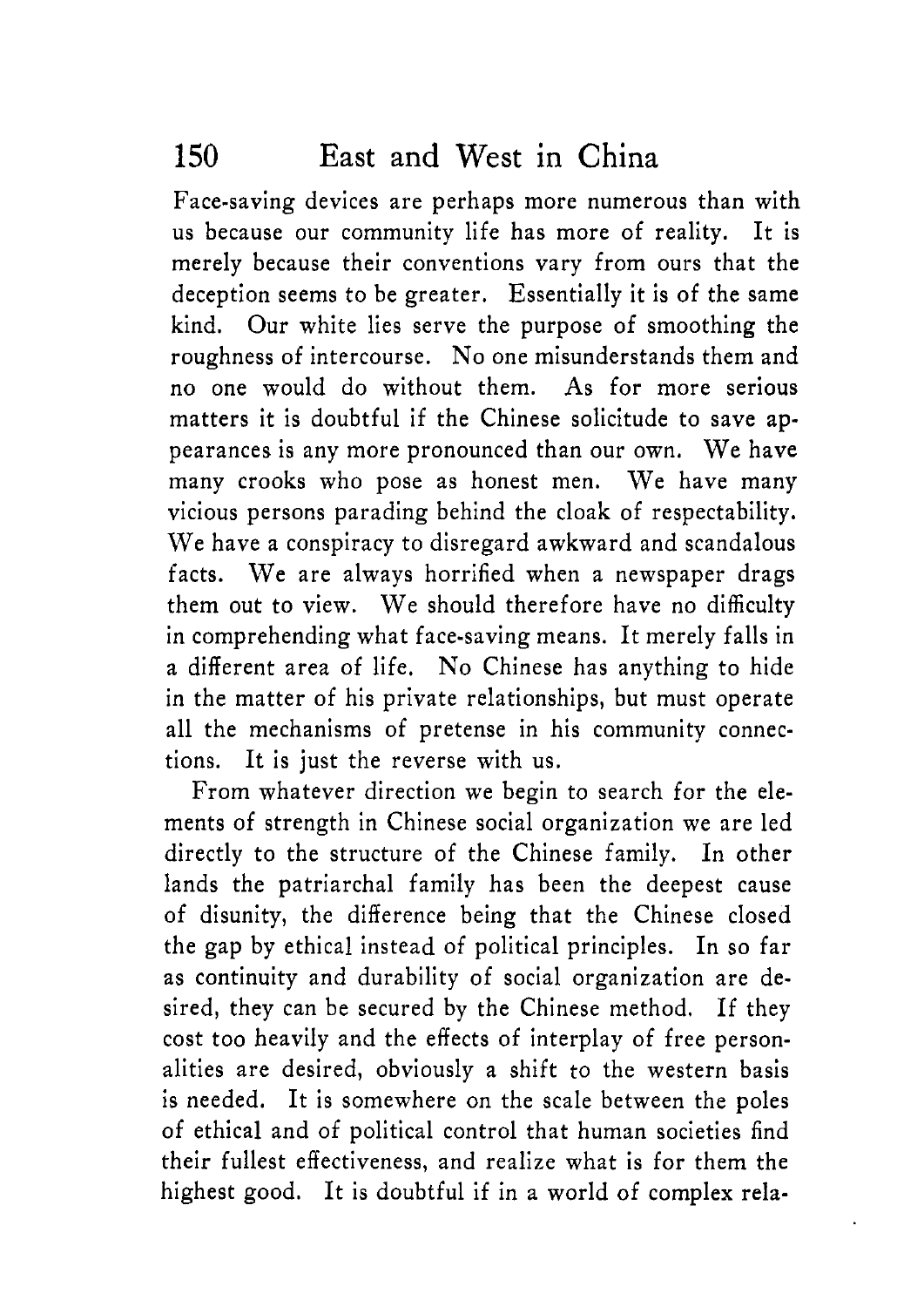tionships, any society can hold its own if it approximates too closely to either of these poles. The whole historical drift is unmistakably in the direction of personal separateness held in the orbit of political organization. The same forces that created states in the Western world are now acting upon China, and in a manner intensified by Western example. The problem is how far the process can be carried. In our case the whole legal growth depends upon ethical roots. In spite of our drift the family is still essential to the state; law is still manufactured out of custom; the sense of right is a necessity to the enforcement of any regulation.

Recent movements in China, notably among the students, have aimed at a thorough critical plowing of the Chinese field. Their intention is the "remaking" of civilization. It might have been expected that this remade civilization would be patterned very largely after the Utopias projected by youthful American and European radicals. This of course does not matter if it affords intelligent Chinese a means for self-examination. The consequent dissatisfaction may be a useful antidote to the universal resentment that appears whenever a custom is brought into question or even under examination.

My own opinion is that the rigid family system may be modified without losing its fundamental strength, by an improvement in the status of woman. Every social order in its efforts to maintain itself, seems to cast its disadvantages into penalties which are placed upon its women. Certainly the Chinese have purchased family durability at the cost of practically every form of feminine welfare. It would be sad to confess that there can be no social strength without the submergence of half the race.

The greatest success of Christianity in China is found among the women. It treats them as personalities who